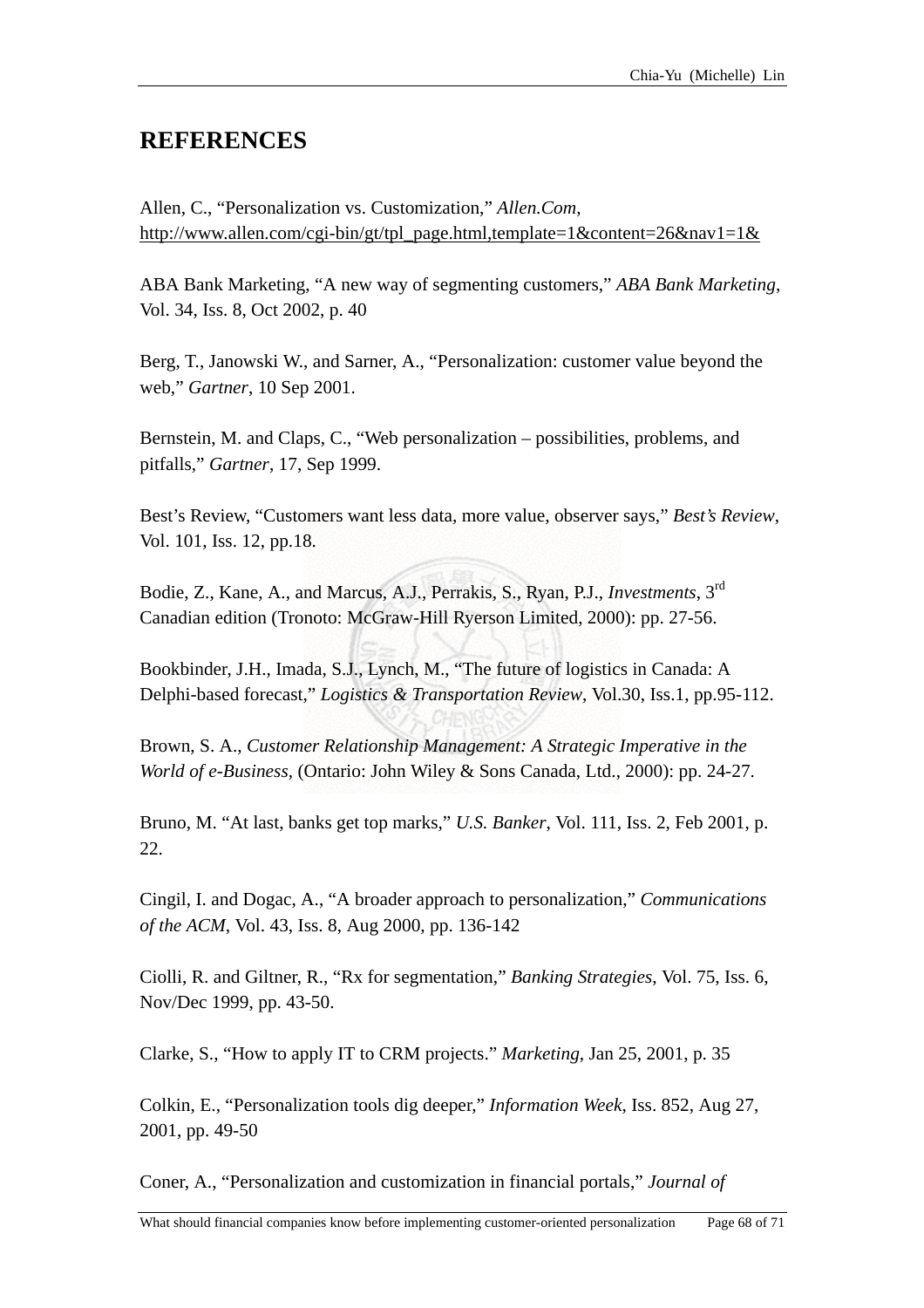American Academy of Business, Vol. 2, Iss. 2, Mar 2003, pp. 498-504.

Cooley, R., Mobasher, B., and Srivastava, J., "Automatic personalization based on Web usage mining," *Communications of the ACM*, Vol. 43, Iss. 8, Aug 2000, pp. 142-152.

Dalton, Gregory, "Personalizing online data raises privacy concern," InformationWeek, Iss. 686, p.40.

Delbecq, A.L., Gustafsson, D.H., Van de Van, A.H., Group Techniques for Program Planning: A Guide to Nominal Group and Delphi Processes (Scott-Foreman and Co., Glenview, Illinois. USA, 1975).

Drucker, P. F., Managing in the next society (New York: St. Martin's Press, 2002).

Famulla, R., "Centering on Service," Banking Strategies, Vol. 75, Iss. 6, Nov/Dec 1999, pp. 98-106

Fruin, J., "What is CRM?" Infotech Update, Iss. 2, Mar/Apr 2001, pp.5-6.

Green, P. L., Johnson, M., and Williams, A. "The world's best banks 2002," Global Finance, Vol. 16, Iss. 9, Oct 2002, pp. 24-48.

Grzywacz G., Jacques, P.,"Banking on middle America," LIMRA's MarketFacts *Quarterly*, Vol. 21, Iss. 3, Summer 2002, pp. 110-115.

Harney, J., "The value of personalization in customer management," E-Doc, Vol. 16, Iss. 2, May/Apr 2002, pp. 24-26.

Helle, M.R., Reijonwn, M., Mannermaa, J.P., "Using a Delphi survey to assess the value of pharmaceutical process validation part 1: Survey methodology," Pharmaceutical Technology Europe, Apr 2003, Vol.15, Iss. 4, pp. 43

Janowski, W., Sarner, A., "Personalization: Process vs. Technology," Gartner, 27 Feb. 2001.

Jensen, R.E., Xiao, J.Z., "Customized financial reporting, networked databases, and distributed file sharing," Accounting Horizons, Vol. 15, Iss. 3, pp.209-222

Jiang, P., "Customization value in the electronic marketplace," PhD dissertation, Southern Illinois University at Carbondale, 2002.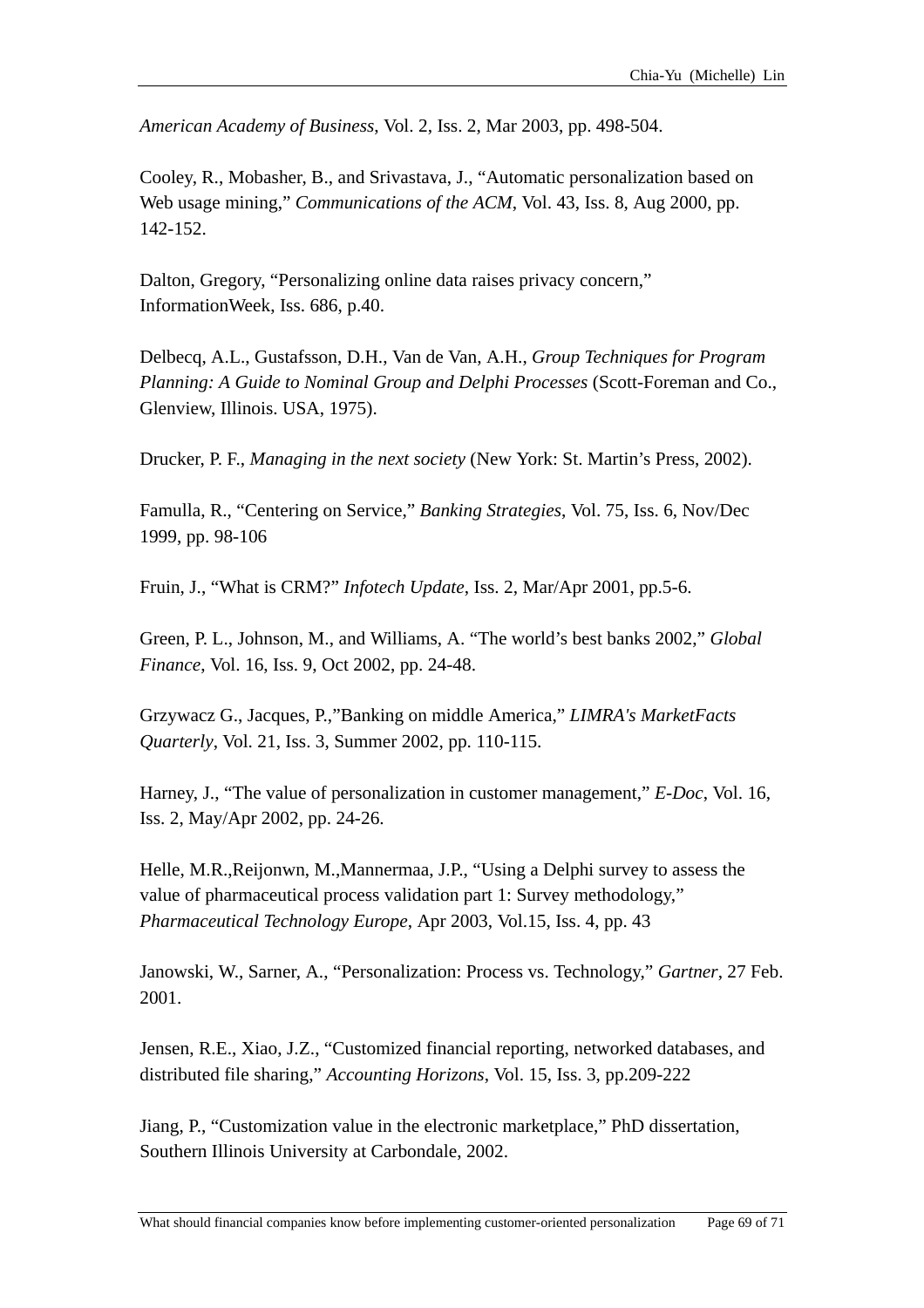Kambil, A. and Nunes, P.F., "Personalization? No thanks," *Harvard Business Review*, Vol. 79, Iss. 4, Apr 2001: pp. 32-34.

Kemp, T., "Personalization isn't a product – new emphasis on biz processes," *Internet* Week, Iss. 864, Jun 4, 2001: pp. 52

King, M., Linden, A., MacMillan, D., Sarner, A., "Wireless web data services: personalize or perish," Gartner, 20 March, 2001.

Klinkerman, S. "Segmentation's Elusive Payoff," *Banking Strategies*, Vol. 77, Iss. 1, Jan/Feb 2001, p. 56.

Kramer, J., Noronha, S., Vergo, J., "A user-centered design approach to personalization," *Communications of the ACM*, Vol. 43, Iss. 8, Aug 2000, pp. 44-49

Landolt, S. C., "Preemptive service," *Credit Union Management*, Vol. 25, Iss. 6, Jun 2002, pp. 26-30

Linden, A., "Where should web-usage mining and personalization stop?" *Gartner*, 29 Nov 2002.

Levinson, M., "Getting to know you," *CIO Magazines*, Vol. 15, Iss. 9, Feb 15, 2002, p. 76.

Maoz, M., "Personalization Strategies are critical to reassure wary customers," *artner*, 4 Oct 2001. *G*

Malhotra, P, "More Bankers Expressing A Distaste for CRM Concept," *American Banker*, Vol. 167, Iss. 185, Sep 26, 2002, p.12.

Middlemiss, J., "IT challenges," Wall Street & Technology, Mar 2003, p.45.

New York Times, "Think Rich, Vote Rich, Get Rich" Late Edition (East Coast) New York, N.Y.: Jan 15, 2003, Section A, p. 20.

Personalization Consortium, "Survey finds few consumers unwilling to provide personal information to web marketers in exchange for better services," *Personalization consortium*, http://www.personalization.org/, April 5, 2000.

Reichheld, F. F., Rigby, D. K., Schefter, P., "Avoid the four perils of CRM," *Harvard* Business Review, Vol. 80, Iss. 2, Feb. 2002, pp. 101-109.